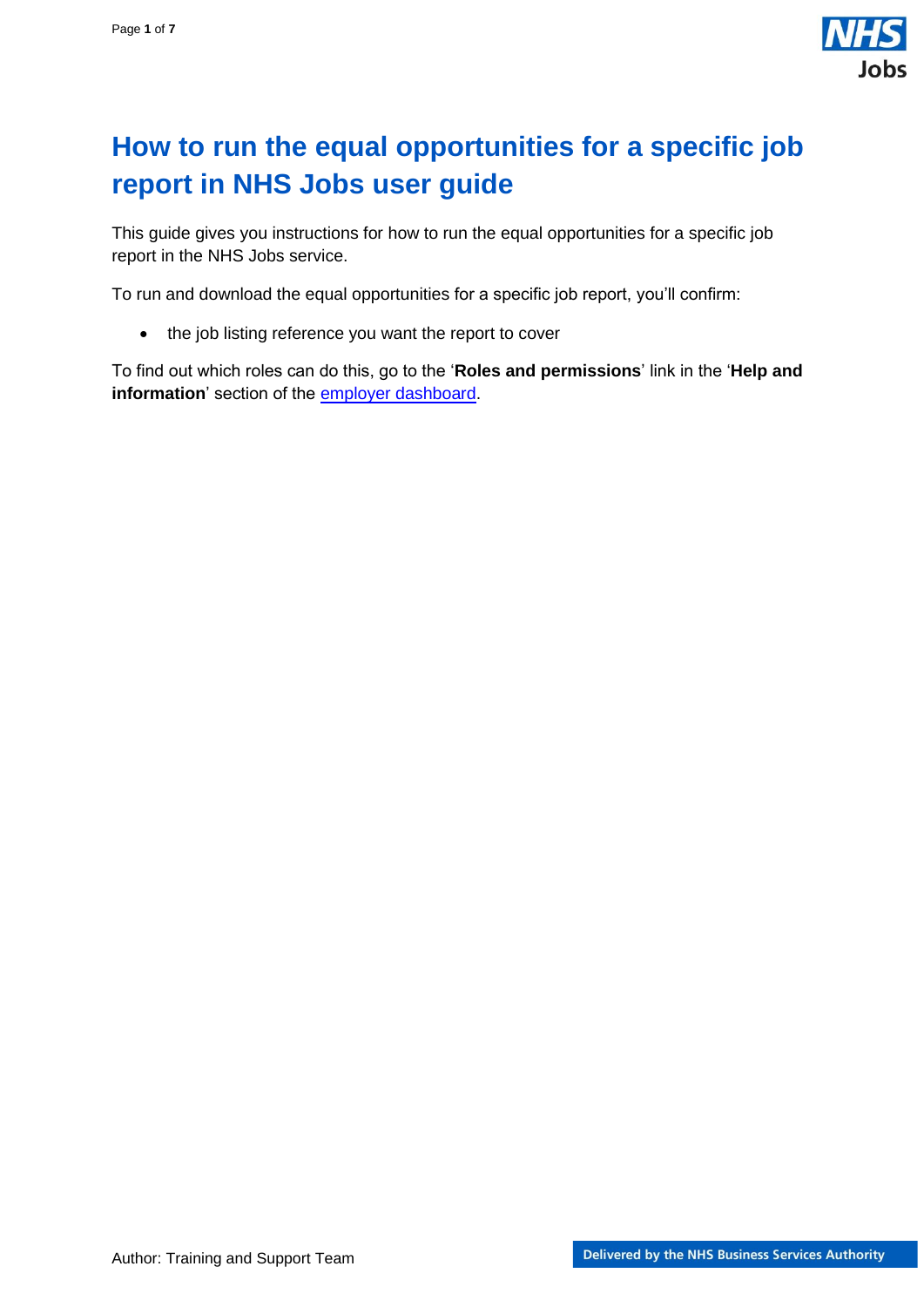# **Contents**

| How to run the equal opportunities for a specific job report in NHS Jobs user guide  1 |  |
|----------------------------------------------------------------------------------------|--|
|                                                                                        |  |
|                                                                                        |  |
|                                                                                        |  |
|                                                                                        |  |
|                                                                                        |  |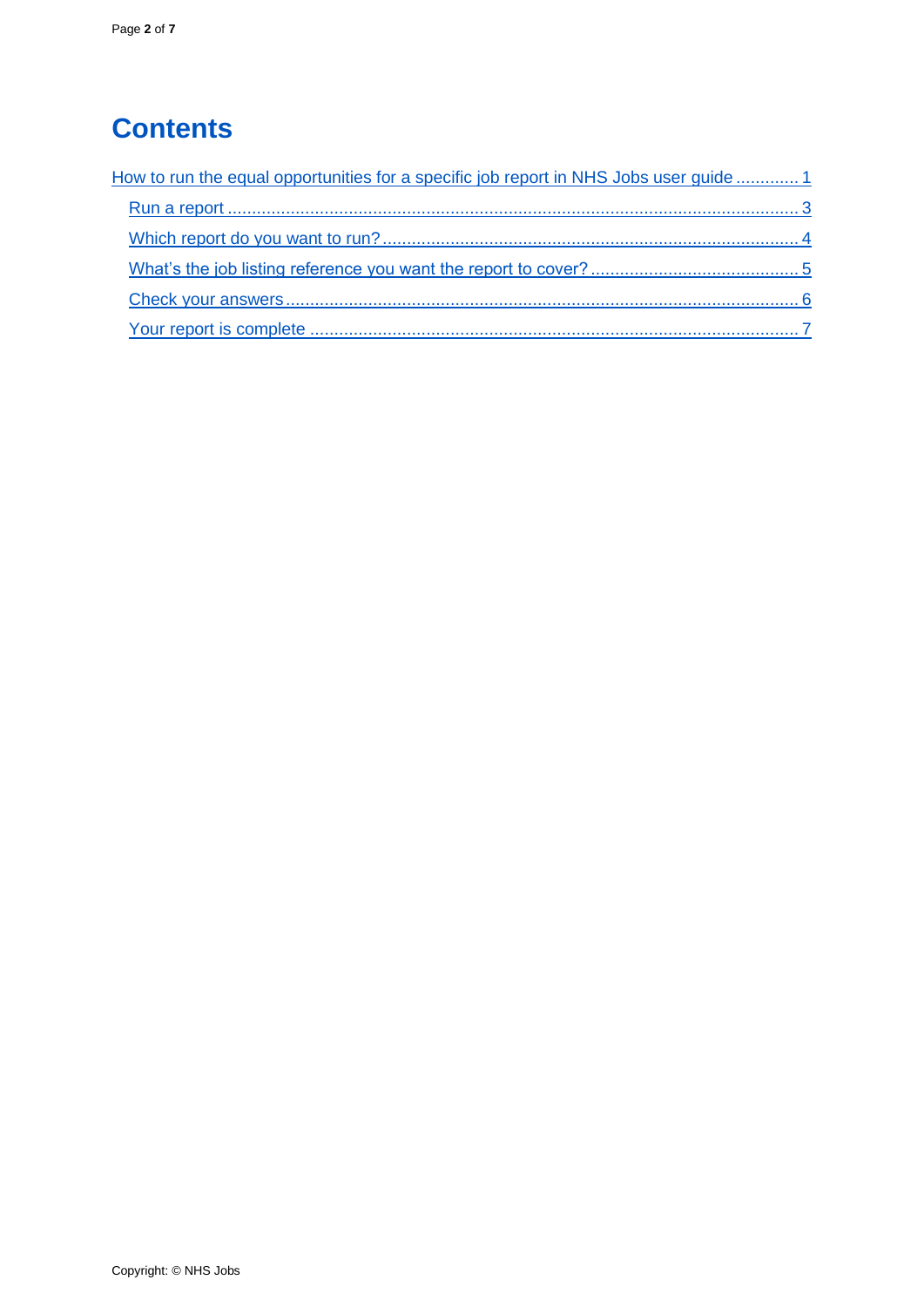#### <span id="page-2-0"></span>**Run a report**

This page gives you instructions for how to run a report.

**Important:** The employer dashboard is shown. You'll only see the 'Run a report' link if you're an NHS Jobs 'Super user', 'Team manager' or 'Recruitment administrator' role for your organisations account.

To run a report, complete the following steps:

**1.** Select the ['Run a report'](#page-3-0) link.

| Jobs                                                       |                                                                        | Signed in as NHS BSA Training Sign Out                                    |
|------------------------------------------------------------|------------------------------------------------------------------------|---------------------------------------------------------------------------|
|                                                            |                                                                        | Show tasks for all accounts                                               |
|                                                            | <b>BETA</b> Your <b>feedback</b> will help us to improve this service. |                                                                           |
| <b>NHS Business Services Authority</b><br><b>Dashboard</b> |                                                                        | What you can do                                                           |
| Tasks by stage<br><b>Listings by user</b>                  |                                                                        | Create a job listing                                                      |
| Showing tasks for<br>All users                             | v                                                                      | Search for a listing<br>Search for an applicant                           |
| <b>Draft</b>                                               | 106 - on track 21, overdue 85                                          | <b>Manage the account</b>                                                 |
| <b>Approvals</b>                                           | 10 - on track 0, overdue 10                                            | <b>Manage users</b><br>At risk applicants<br><b>Accredited logos</b>      |
| <b>Published</b>                                           | $\overline{7}$                                                         | <b>Key performance indicators</b><br>(KPIs)<br><b>Approval settings</b>   |
| <b>Shortlisting</b>                                        | 35 - on track 4, overdue 31                                            | Departments<br><b>Welsh listings</b>                                      |
| <b>Interviews</b>                                          | 30 - on track 1, overdue 29                                            | <b>Documents and</b>                                                      |
| <b>Ready to offer</b>                                      | 20 - on track 1, overdue 19                                            | templates<br>Overview of your organisation<br><b>Supporting documents</b> |
| <b>Conditional offers</b>                                  | 13 - on track 0, overdue 13                                            | <b>Contract templates</b><br><b>Offer letter templates</b>                |
| Pre-employment<br>checks                                   | 8 - on track 0, overdue 8                                              | <b>Help and information</b>                                               |
| <b>Contracts</b>                                           | 11 - on track 0, overdue 11                                            | The employer hub<br>Roles and permissions                                 |
| <b>End recruitment</b>                                     | 9 - on track 0, due 1, overdue 8                                       | Contact your super users                                                  |
|                                                            |                                                                        | <b>Reporting</b>                                                          |
|                                                            |                                                                        | Run a report                                                              |
| Terms and conditions<br><b>Privacy policy</b>              | <b>Accessibility Statement</b>                                         | How to create and publish jobs<br>Cookies                                 |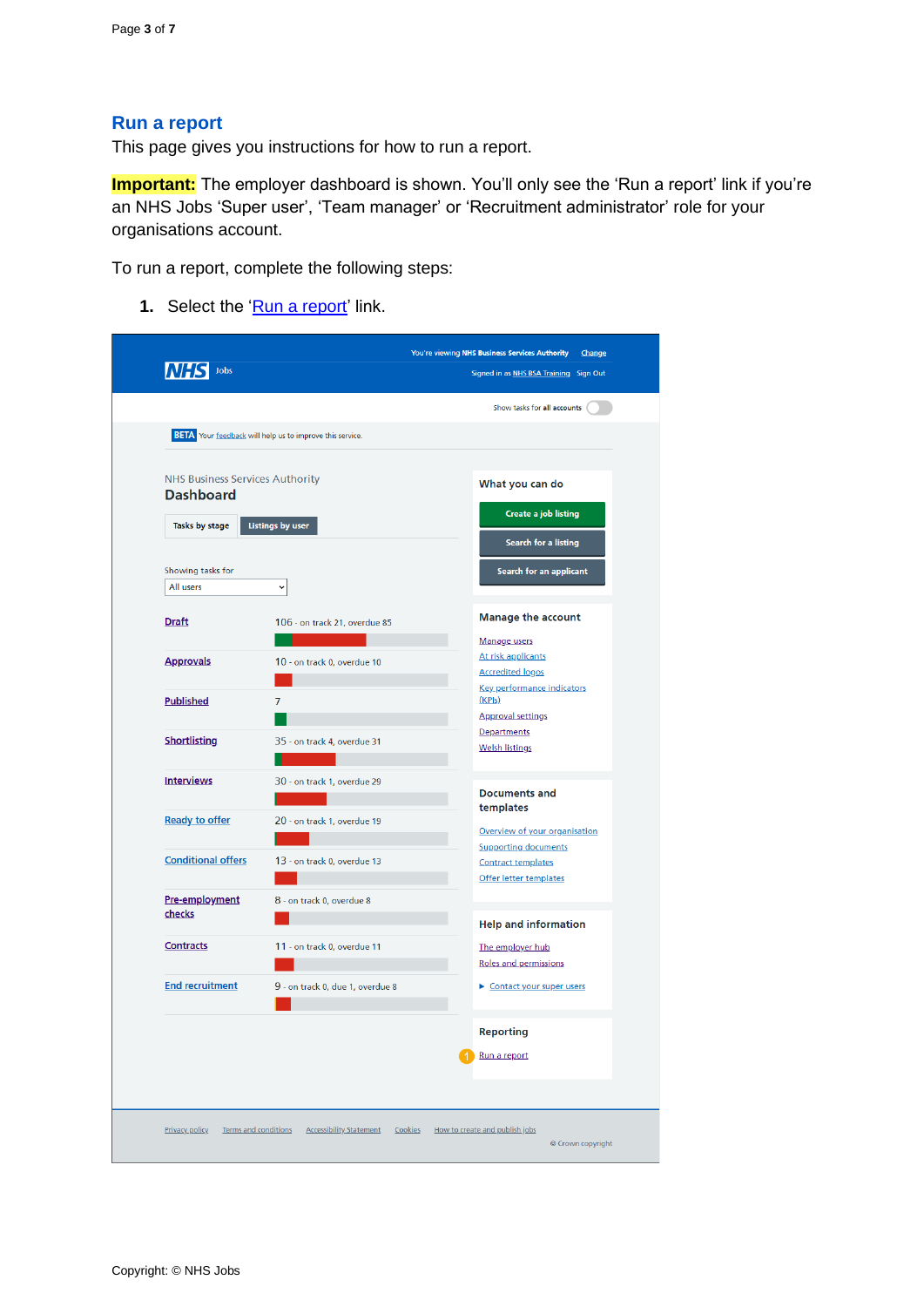### <span id="page-3-0"></span>**Which report do you want to run?**

This page gives you instructions for how to confirm which report you want to run.

To confirm which report you want to run, complete the following steps:

- **1.** Select the 'Equal opportunities for a specific job' option.
- 2. Select the ['Continue'](#page-4-0) button.

|                                                                                                                                                                                                                                                                                                                                                                                                            | <b>You're viewing NHS Business Services Authority</b><br>Change |
|------------------------------------------------------------------------------------------------------------------------------------------------------------------------------------------------------------------------------------------------------------------------------------------------------------------------------------------------------------------------------------------------------------|-----------------------------------------------------------------|
| <b>NHS</b><br>Jobs                                                                                                                                                                                                                                                                                                                                                                                         | Signed in as NHS BSA Training Sign out                          |
| <b>BETA</b> Your feedback will help us to improve this service.                                                                                                                                                                                                                                                                                                                                            |                                                                 |
| < Go back<br>Which report do you want to run?                                                                                                                                                                                                                                                                                                                                                              |                                                                 |
| Vacancy bulletin is a PDF document. All other reports will convert the<br>data into a CSV (Comma Separated Values) document that you can<br>open with programmes such as Excel.<br>Export of application and listing data<br>Equal opportunities<br>Equal opportunities progress<br>Equal opportunities for a specific job<br><b>Vacancy numbers</b><br>Time taken to hire<br>Vacancy bulletin<br>Continue |                                                                 |
| <b>Privacy policy</b><br>Terms and conditions<br><b>Accessibility Statement</b>                                                                                                                                                                                                                                                                                                                            | Cookies<br>How to apply for jobs<br>© Crown copyright           |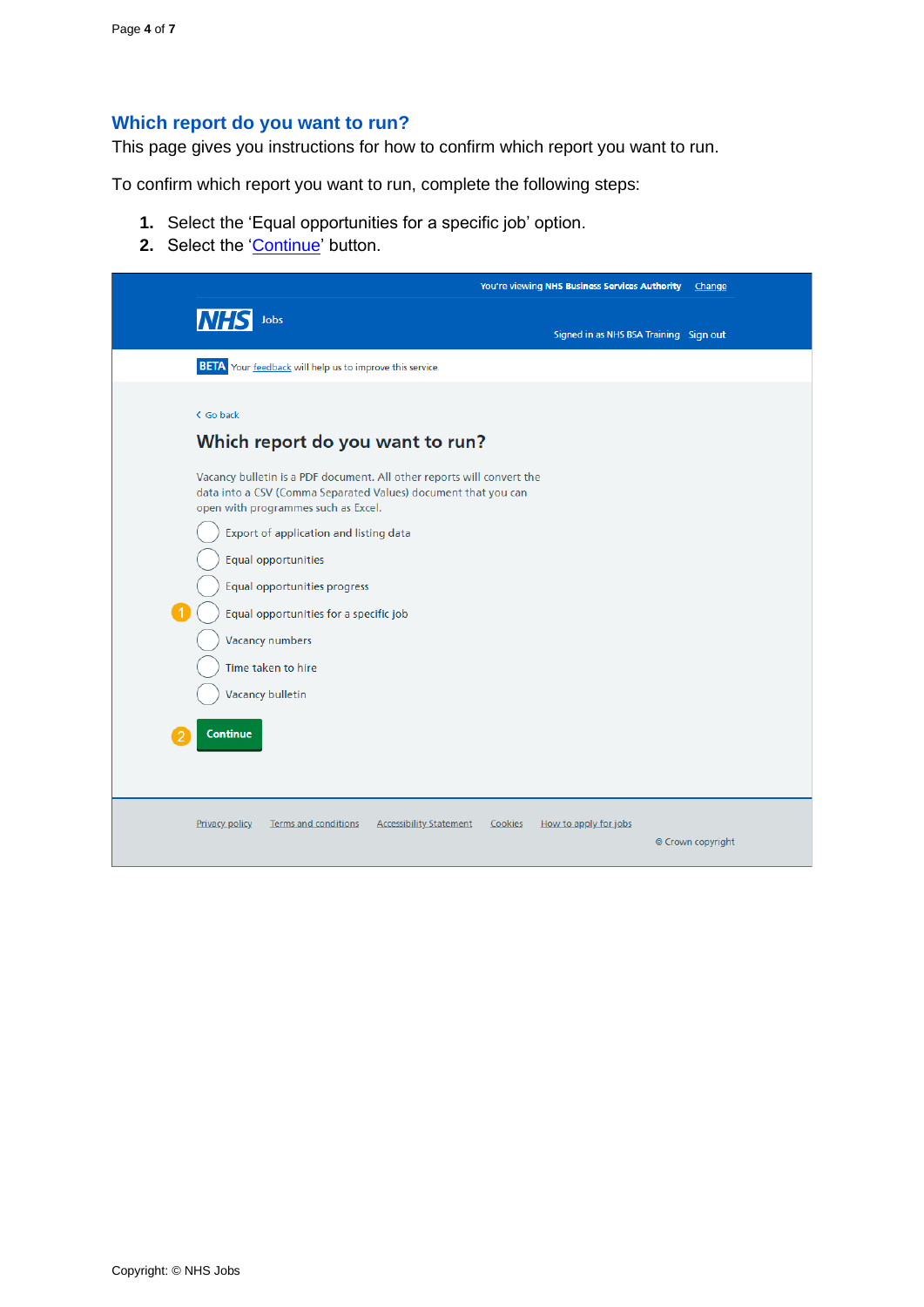### <span id="page-4-0"></span>**What's the job listing reference you want the report to cover?**

This page gives you instructions for how to confirm the job listing reference you want the report to cover.

To confirm the job listing reference you want the report to cover, complete the following steps:

- **1.** In the **Job listing reference** box, enter the details.
- **2.** Select the ['Continue'](#page-5-0) button.

|                                                                                                                                                                      | You're viewing NHS Business Services Authority Change |
|----------------------------------------------------------------------------------------------------------------------------------------------------------------------|-------------------------------------------------------|
| <b>NHS</b><br>Jobs                                                                                                                                                   | Signed in as NHS BSA Training Sign out                |
| <b>BETA</b> Your feedback will help us to improve this service.                                                                                                      |                                                       |
| < Go back<br>Equal opportunities for a specific job<br>What's the job listing reference you want<br>the report to cover?<br>Job listing reference<br><b>Continue</b> |                                                       |
| <b>Terms and conditions</b><br><b>Privacy policy</b><br><b>Accessibility Statement</b>                                                                               | Cookies<br>How to apply for jobs<br>© Crown copyright |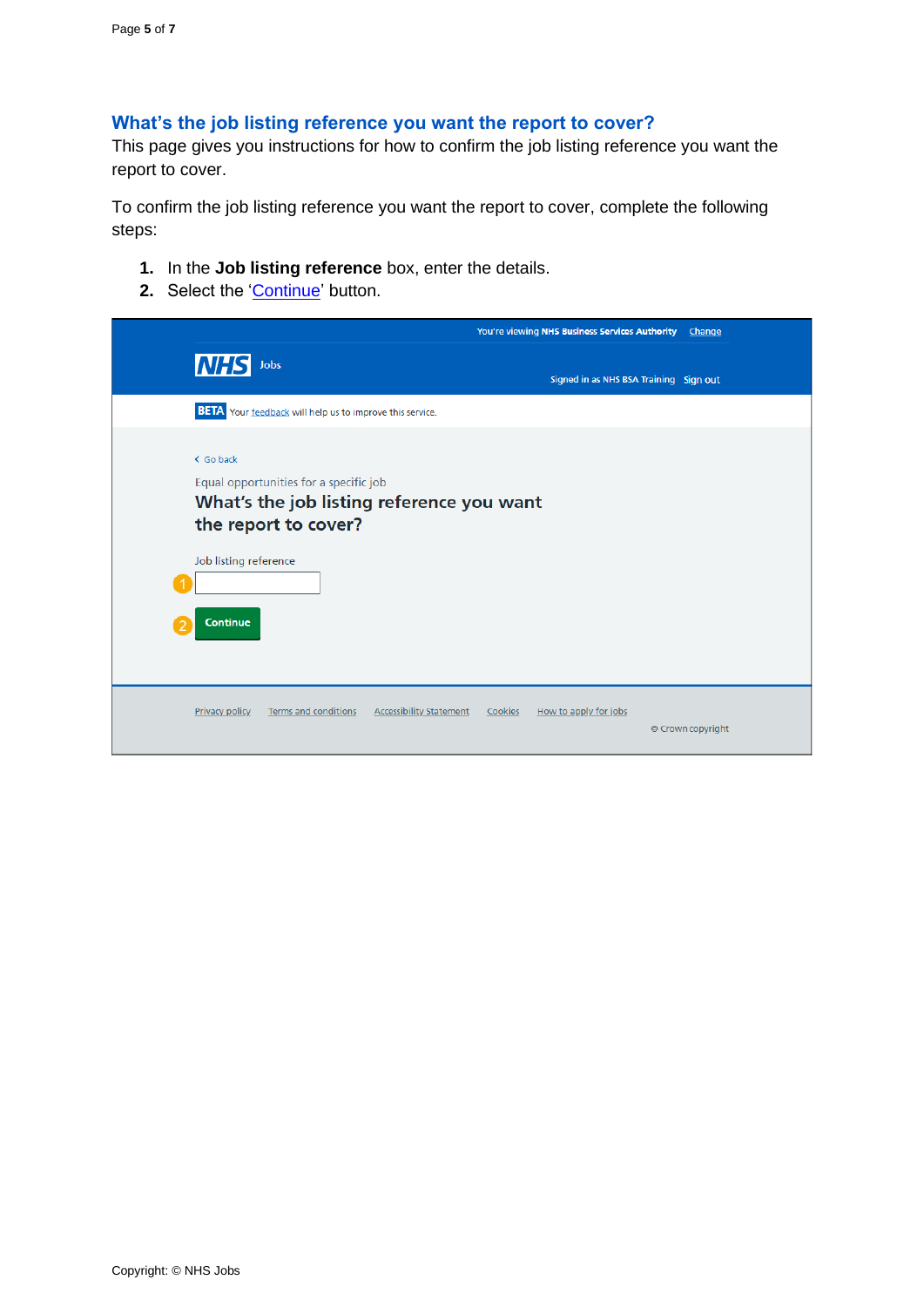## <span id="page-5-0"></span>**Check your answers**

This page gives you instructions for how to check your answers.

To check, change and confirm your answers, complete the following steps:

- **1.** Select a 'Change' link (optional).
- **2.** Select the ['Continue'](#page-6-0) button.

|                                                                         |                                                                     |                                           | You're viewing NHS Business Services Authority | Change            |
|-------------------------------------------------------------------------|---------------------------------------------------------------------|-------------------------------------------|------------------------------------------------|-------------------|
| <b>NHS</b>                                                              | Jobs                                                                |                                           | Signed in as NHS BSA Training Sign out         |                   |
|                                                                         | <b>BETA</b> Your feedback will help us to improve this service.     |                                           |                                                |                   |
| < Go back                                                               | Equal opportunities for a specific job<br><b>Check your answers</b> |                                           |                                                |                   |
| Which report do<br>you want to run?                                     | Equal opportunities for a<br>specific job                           | Change                                    |                                                |                   |
| What's the job<br>listing reference<br>you want the<br>report to cover? | T1111-21-0385                                                       | Change                                    |                                                |                   |
| <b>Continue</b>                                                         |                                                                     |                                           |                                                |                   |
|                                                                         |                                                                     |                                           |                                                |                   |
| <b>Privacy policy</b>                                                   | <b>Terms and conditions</b>                                         | <b>Accessibility Statement</b><br>Cookies | How to apply for jobs                          | © Crown copyright |